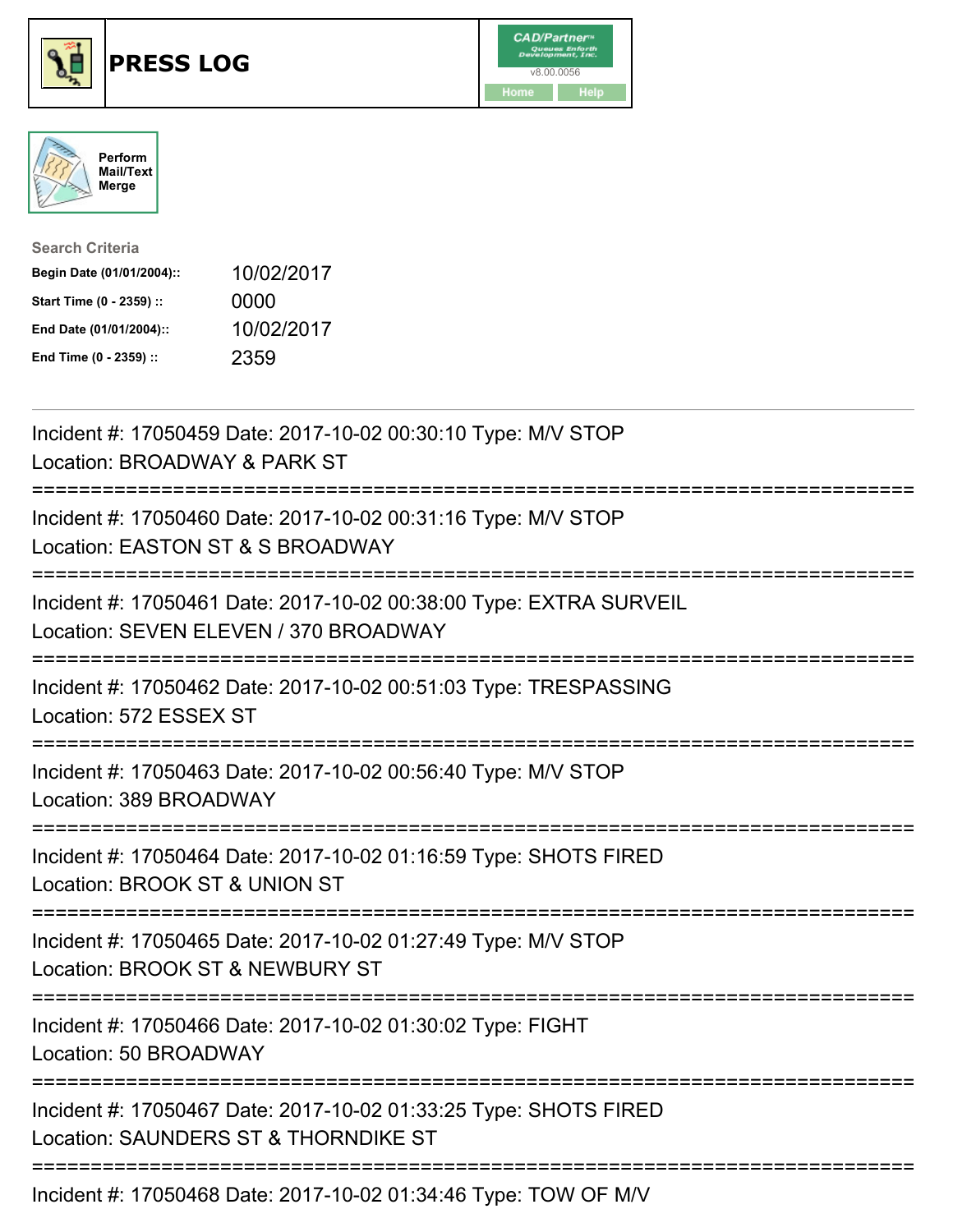| Location: TRESPASS / 8 DIAMOND ST                                                                                                  |
|------------------------------------------------------------------------------------------------------------------------------------|
| Incident #: 17050469 Date: 2017-10-02 01:41:25 Type: M/V STOP<br><b>Location: ANDOVER ST</b>                                       |
| Incident #: 17050470 Date: 2017-10-02 01:42:39 Type: FIGHT<br>Location: GRUMPY G / 91 COMMON ST<br>========================        |
| Incident #: 17050471 Date: 2017-10-02 01:57:53 Type: M/V STOP<br>Location: 2 MUSEUM SQ                                             |
| Incident #: 17050472 Date: 2017-10-02 02:09:50 Type: M/V STOP<br>Location: ANDOVER ST & FOSTER ST                                  |
| ====================<br>Incident #: 17050473 Date: 2017-10-02 02:14:14 Type: M/V STOP<br>Location: AMESBURY ST & BRADFORD ST       |
| Incident #: 17050474 Date: 2017-10-02 02:15:57 Type: DRUG OVERDOSE<br>Location: 153 BAILEY ST                                      |
| -----------------------------<br>Incident #: 17050475 Date: 2017-10-02 02:23:52 Type: DOMESTIC/PROG<br>Location: 65 TENNEY ST FL 2 |
| Incident #: 17050476 Date: 2017-10-02 02:35:49 Type: A&B D/W PAST<br>Location: @ LGH / LAWRENCE ST & PARK ST                       |
| Incident #: 17050477 Date: 2017-10-02 03:01:48 Type: M/V STOP<br>Location: 50 BROADWAY                                             |
| Incident #: 17050478 Date: 2017-10-02 03:30:22 Type: ANIMAL COMPL<br>Location: DAISY ST & HOLLY ST                                 |
| Incident #: 17050479 Date: 2017-10-02 03:37:38 Type: ALARM/BURG<br>Location: WIRELESS REPAIR / 206 S UNION ST                      |
| Incident #: 17050480 Date: 2017-10-02 04:58:35 Type: M/V STOP<br>Location: LOWELL ST & WINTER ST                                   |
| Incident #: 17050481 Date: 2017-10-02 05:01:27 Type: MEDIC SUPPORT<br>Location: 77 S UNION ST                                      |
| Incident #: 17050482 Date: 2017-10-02 05:14:21 Type: HIT & RUN M/V                                                                 |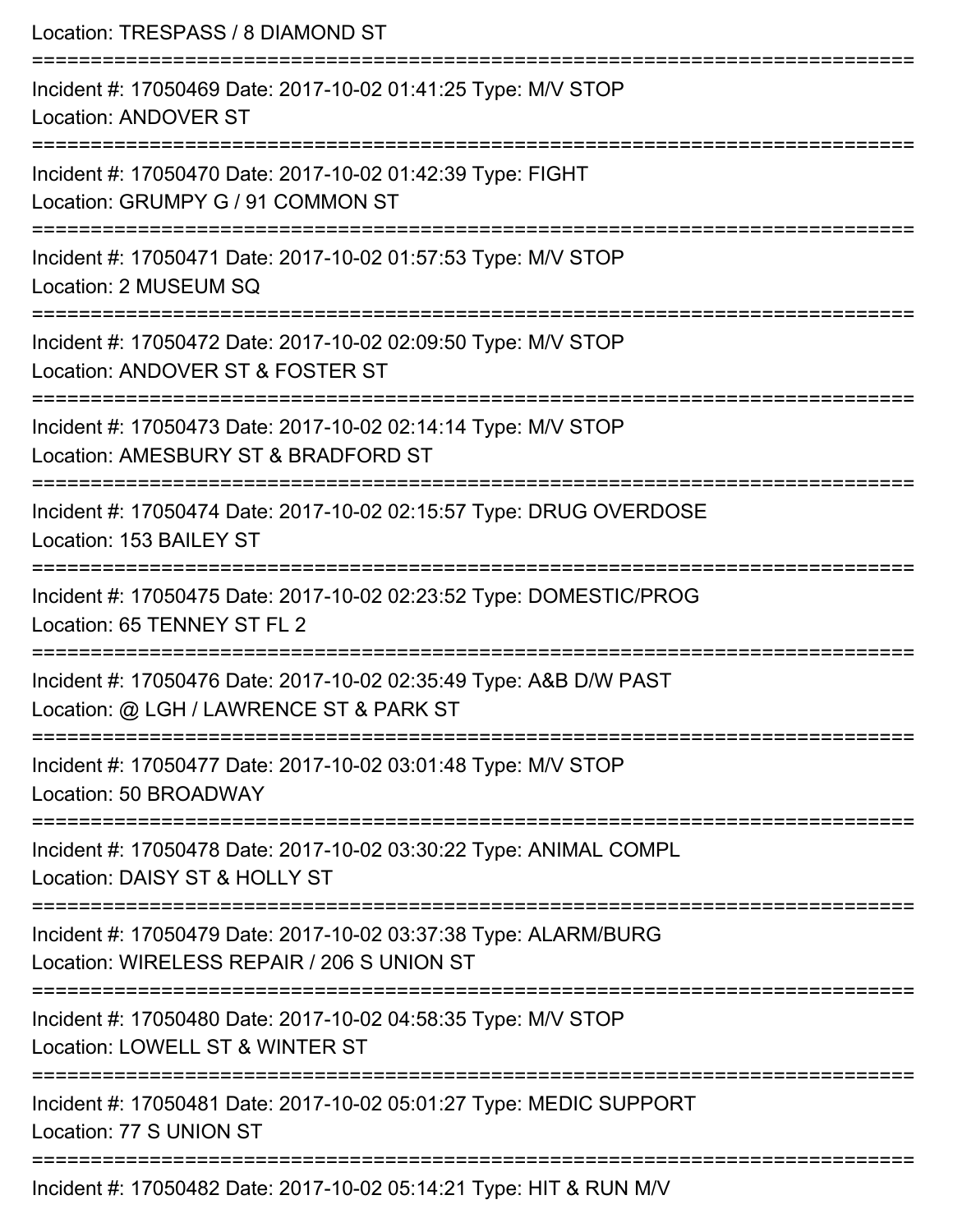| Incident #: 17050483 Date: 2017-10-02 05:23:30 Type: TOW/REPOSSED<br>Location: 160 PARKER ST                          |
|-----------------------------------------------------------------------------------------------------------------------|
| Incident #: 17050484 Date: 2017-10-02 06:21:36 Type: M/V STOP<br><b>Location: TEWKSBURY ST</b>                        |
| Incident #: 17050485 Date: 2017-10-02 06:37:24 Type: ALARM/BURG<br>Location: COMM DAY CHARTER SCHOOL / 73 PROSPECT ST |
| Incident #: 17050486 Date: 2017-10-02 06:44:48 Type: AUTO ACC/NO PI<br>Location: HAFFNERS / MARKET ST & PARKER ST     |
| Incident #: 17050487 Date: 2017-10-02 06:54:07 Type: ALARM/BURG<br>Location: CREDIT UNION / 14 AMESBURY ST            |
| Incident #: 17050488 Date: 2017-10-02 06:58:06 Type: M/V STOP<br>Location: CHESTNUT ST & SHORT ST                     |
| Incident #: 17050491 Date: 2017-10-02 07:00:10 Type: M/V STOP<br>Location: PARKER ST & SPRINGFIELD ST                 |
| Incident #: 17050490 Date: 2017-10-02 07:00:23 Type: M/V STOP<br>Location: 690 HAVERHILL ST                           |
| Incident #: 17050489 Date: 2017-10-02 07:00:25 Type: M/V STOP<br>Location: FITZ ST & LAWRENCE ST                      |
| Incident #: 17050492 Date: 2017-10-02 07:03:59 Type: M/V STOP<br>Location: 205 BROADWAY                               |
| Incident #: 17050493 Date: 2017-10-02 07:06:53 Type: M/V STOP<br>Location: ANDOVER ST & PARKER ST                     |
| Incident #: 17050494 Date: 2017-10-02 07:09:03 Type: PARK & WALK<br>Location: BROADWAY & HAVERHILL ST                 |
| Incident #: 17050495 Date: 2017-10-02 07:38:45 Type: M/V STOP<br>Location: CANAL ST & UNION ST                        |
| Incident #: 17050496 Date: 2017-10-02 07:47:52 Type: SPECIAL CHECK                                                    |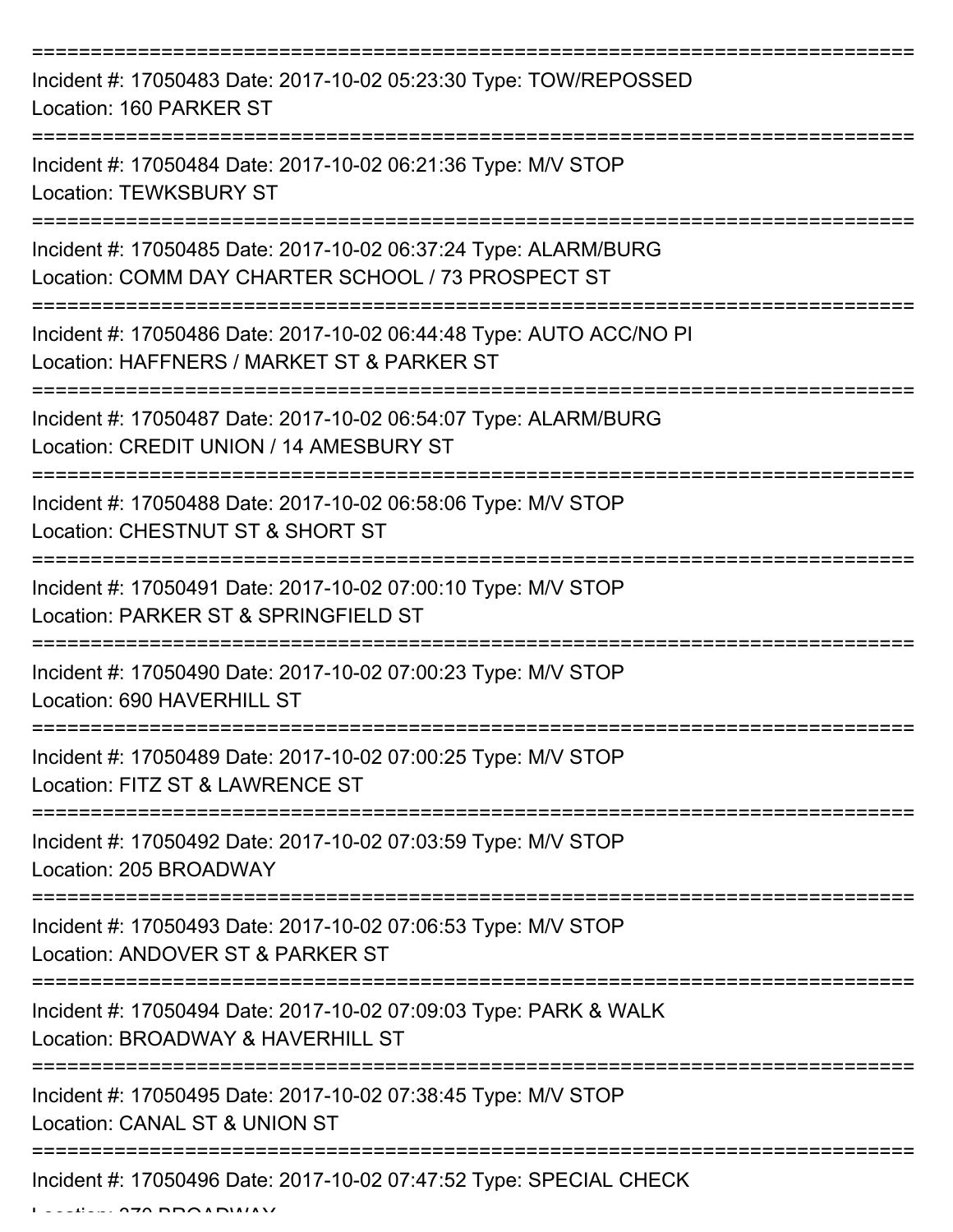| Incident #: 17050497 Date: 2017-10-02 08:10:10 Type: ALARM/BURG<br>Location: BROTHERS PIZZA / 145 LAWRENCE ST |
|---------------------------------------------------------------------------------------------------------------|
| Incident #: 17050498 Date: 2017-10-02 08:14:59 Type: B&E/PAST<br>Location: OLD HIGH SCHOOL / 233 HAVERHILL ST |
| Incident #: 17050499 Date: 2017-10-02 08:38:22 Type: MEDIC SUPPORT<br>Location: 0 BROADWAY                    |
| Incident #: 17050500 Date: 2017-10-02 08:39:32 Type: MEDIC SUPPORT<br>Location: 35 COMMON ST #121             |
| Incident #: 17050501 Date: 2017-10-02 09:08:01 Type: FRAUD<br>Location: 328 LOWELL ST                         |
| Incident #: 17050503 Date: 2017-10-02 09:23:42 Type: VIO CITY ORD<br><b>Location: MYRTLE CT</b>               |
| Incident #: 17050504 Date: 2017-10-02 09:40:24 Type: M/V STOP<br>Location: HAMPSHIRE ST & LOWELL ST           |
| Incident #: 17050505 Date: 2017-10-02 09:54:13 Type: SEX OFFENDER<br>Location: 154 SARATOGA ST #LEFT          |
| Incident #: 17050507 Date: 2017-10-02 09:59:06 Type: MEDIC SUPPORT<br>Location: 91 OSGOOD ST                  |
| Incident #: 17050506 Date: 2017-10-02 09:59:55 Type: M/V STOP<br>Location: 535 S UNION ST                     |
| Incident #: 17050509 Date: 2017-10-02 10:05:01 Type: SEX OFFENDER<br>Location: 32 LAWRENCE ST #42             |
| Incident #: 17050508 Date: 2017-10-02 10:06:21 Type: MEDIC SUPPORT<br>Location: 183 PARKER ST #12             |
| Incident #: 17050510 Date: 2017-10-02 10:13:05 Type: M/V STOP<br><b>Location: MARSTON ST</b>                  |
| Incident #: 17050511 Date: 2017-10-02 10:13:26 Type: ALARM/BURG                                               |
| Location: CENITDAL ALITO MITCIO / 972 C LINIIONI CT                                                           |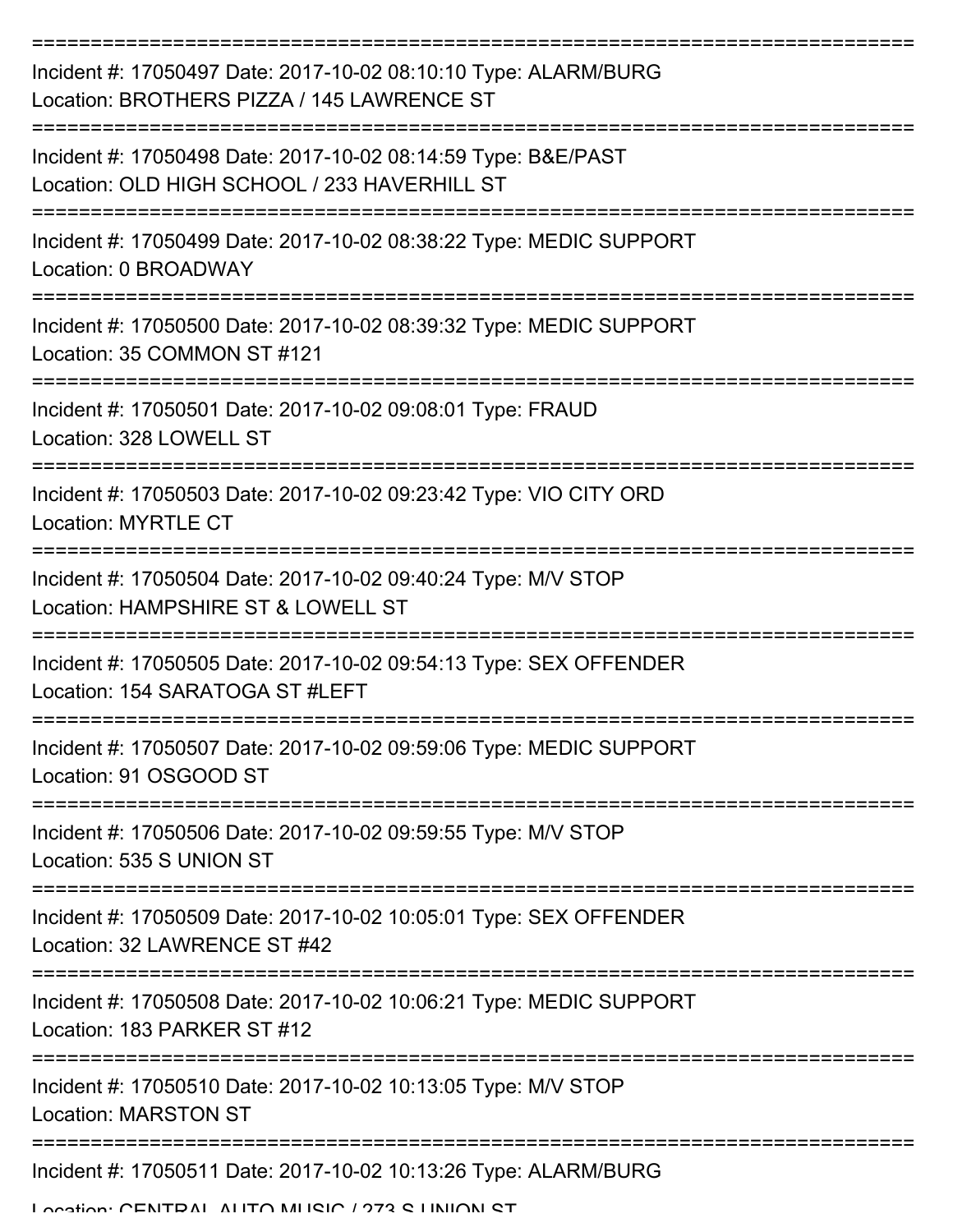| Incident #: 17050512 Date: 2017-10-02 10:22:25 Type: RECOV/STOL/MV<br>Location: 151 PROSPECTST    |
|---------------------------------------------------------------------------------------------------|
| Incident #: 17050513 Date: 2017-10-02 10:26:17 Type: AUTO ACC/NO PI<br>Location: 131 HAVERHILL ST |
| Incident #: 17050514 Date: 2017-10-02 10:28:31 Type: 209A/SERVE<br><b>Location: 93 NEWBURY ST</b> |
| Incident #: 17050515 Date: 2017-10-02 10:29:11 Type: MAL DAMAGE<br>Location: 444 N CANAL ST       |
| Incident #: 17050516 Date: 2017-10-02 10:33:48 Type: ALARM/BURG<br>Location: 596 ESSEX ST         |
| Incident #: 17050517 Date: 2017-10-02 10:37:01 Type: 209A/SERVE<br>Location: 332 HIGH ST          |
| Incident #: 17050518 Date: 2017-10-02 10:40:17 Type: SUS PERS/MV<br>Location: 5 S UNION ST        |
| Incident #: 17050519 Date: 2017-10-02 10:42:49 Type: M/V STOP<br>Location: 152 ANDOVER ST         |
| Incident #: 17050520 Date: 2017-10-02 10:43:55 Type: DISTURBANCE<br>Location: 439 S UNION ST      |
| Incident #: 17050521 Date: 2017-10-02 10:49:00 Type: 209A/SERVE<br><b>Location: 7 SAUNDERS ST</b> |
| Incident #: 17050522 Date: 2017-10-02 10:55:22 Type: 209A/SERVE<br>Location: 117 WILLOW           |
| Incident #: 17050523 Date: 2017-10-02 11:00:27 Type: 209A/VIOLATION<br>Location: 6 EXCHANGE ST    |
| Incident #: 17050524 Date: 2017-10-02 11:07:36 Type: M/V STOP<br>Location: PARK ST & WILLOW ST    |
| Incident #: 17050525 Date: 2017-10-02 11:14:02 Type: M/V STOP<br>Location: LOWELL ST & WINTER ST  |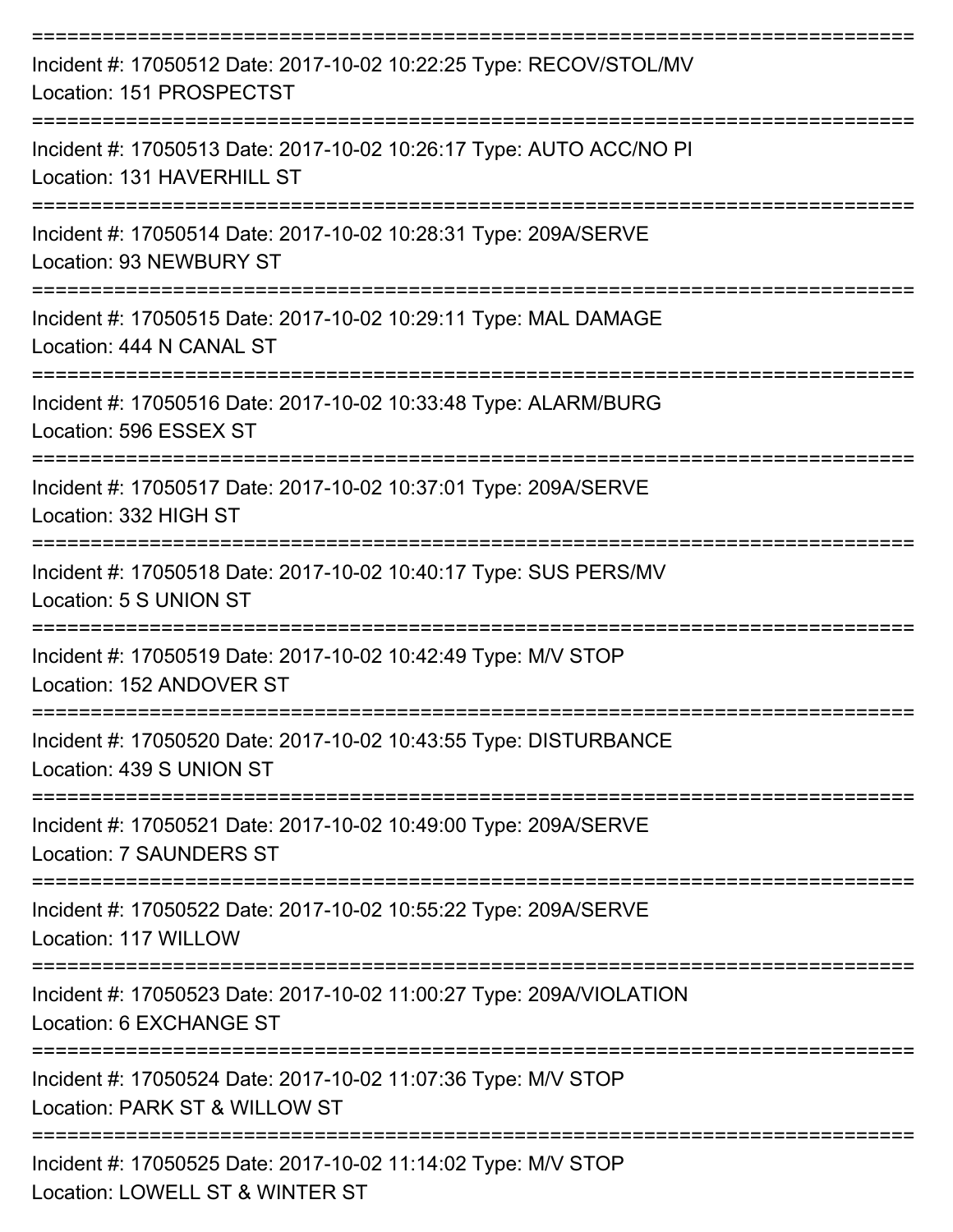| Incident #: 17050526 Date: 2017-10-02 11:14:38 Type: INVESTIGATION<br>Location: METROPOLITAN CREDIT UNION / 215 S BROADWAY                       |
|--------------------------------------------------------------------------------------------------------------------------------------------------|
| Incident #: 17050527 Date: 2017-10-02 11:17:52 Type: M/V STOP<br>Location: EXETER ST & PHILLIPS ST                                               |
| Incident #: 17050528 Date: 2017-10-02 11:21:24 Type: M/V STOP<br>Location: 26 CROSS ST                                                           |
| Incident #: 17050529 Date: 2017-10-02 11:22:33 Type: COURT DOC SERVE<br>Location: 24 MARGIN ST                                                   |
| Incident #: 17050530 Date: 2017-10-02 11:24:19 Type: M/V STOP<br>Location: FRANKLIN ST & LOWELL ST<br>:======================<br>--------------- |
| Incident #: 17050531 Date: 2017-10-02 11:27:22 Type: M/V STOP<br>Location: CAMBRIDGE ST & WINTHROP AV                                            |
| Incident #: 17050532 Date: 2017-10-02 11:40:57 Type: M/V STOP<br>Location: 11 SPRINGFIELD ST<br>=================================                |
| Incident #: 17050533 Date: 2017-10-02 11:46:32 Type: M/V STOP<br>Location: 343 LAWRENCE ST                                                       |
| Incident #: 17050534 Date: 2017-10-02 11:47:01 Type: M/V STOP<br>Location: BRADFORD ST & BROADWAY                                                |
| Incident #: 17050535 Date: 2017-10-02 11:49:02 Type: AUTO ACC/NO PI<br>Location: 191 S. UNION ST                                                 |
| ===============================<br>Incident #: 17050537 Date: 2017-10-02 11:49:40 Type: KEEP PEACE<br>Location: 18 RIDGEWOOD CIR                 |
| Incident #: 17050536 Date: 2017-10-02 11:51:42 Type: M/V STOP<br>Location: BROADWAY & CONCORD ST                                                 |
| Incident #: 17050539 Date: 2017-10-02 11:57:05 Type: M/V STOP<br>Location: HAVERHILL ST & MORTON ST                                              |
| Incident #: 17050538 Date: 2017-10-02 11:57:59 Type: 209A/SERVE<br>Location: 110 THOREAU WAY                                                     |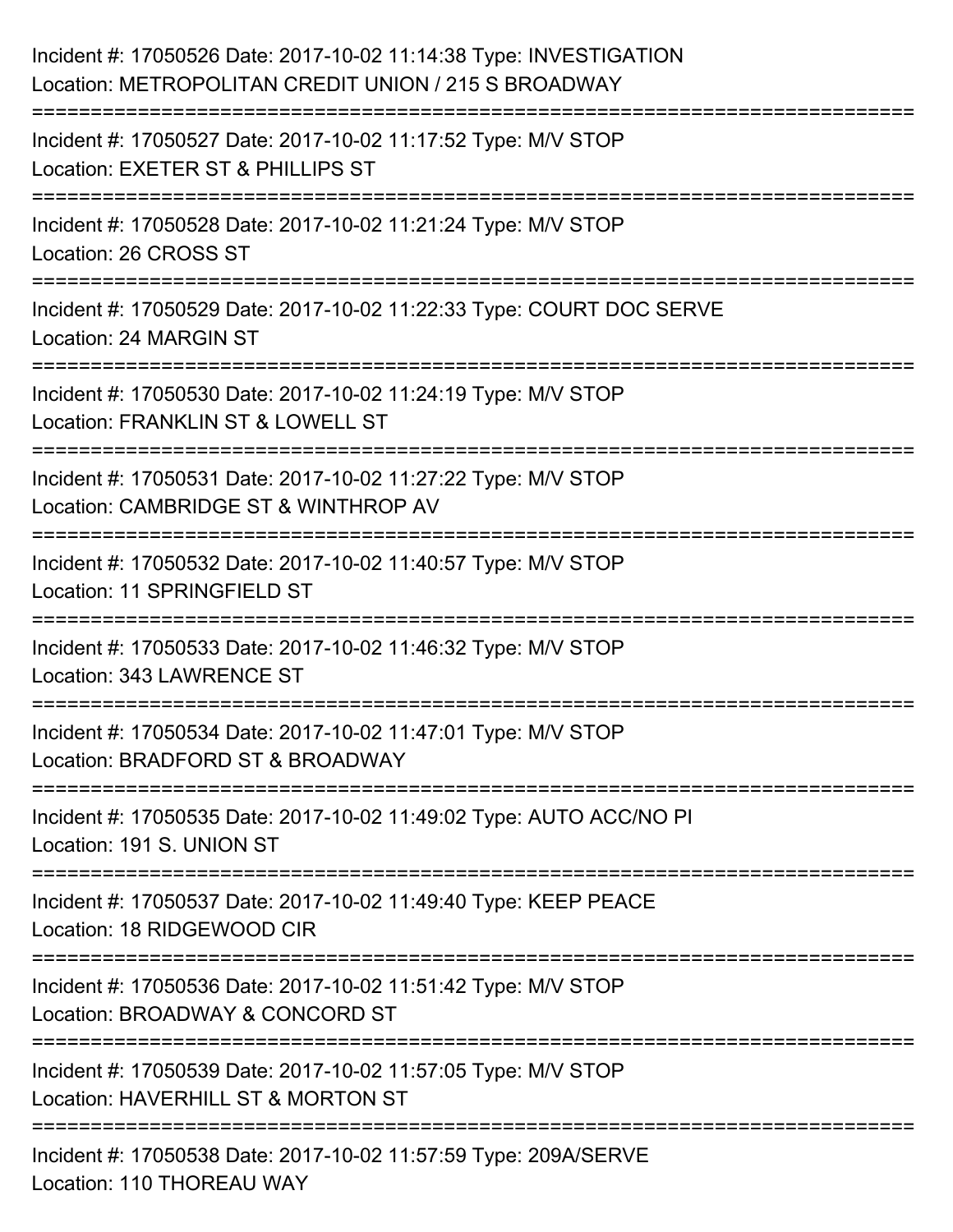| Incident #: 17050540 Date: 2017-10-02 11:59:16 Type: TOW OF M/V<br>Location: 2 INMAN ST                                                  |
|------------------------------------------------------------------------------------------------------------------------------------------|
| Incident #: 17050541 Date: 2017-10-02 12:05:19 Type: M/V STOP<br>Location: 234 ESSEX ST                                                  |
| Incident #: 17050542 Date: 2017-10-02 12:15:31 Type: DRUG OVERDOSE<br>Location: DENROCK PARK / null                                      |
| Incident #: 17050543 Date: 2017-10-02 12:16:13 Type: M/V STOP<br>Location: 21 HANCOCK ST                                                 |
| Incident #: 17050544 Date: 2017-10-02 12:18:45 Type: DISTURBANCE<br>Location: 34 BEACON AV #50-3<br>==================================== |
| Incident #: 17050546 Date: 2017-10-02 12:20:10 Type: CK WELL BEING<br>Location: 37 WARWICK ST                                            |
| Incident #: 17050545 Date: 2017-10-02 12:21:11 Type: M/V STOP<br>Location: 39 MEDFORD ST<br>==========================                   |
| Incident #: 17050547 Date: 2017-10-02 12:51:45 Type: ALARM/BURG<br>Location: 241 HAMPSHIRE ST                                            |
| Incident #: 17050548 Date: 2017-10-02 13:00:08 Type: 209A/SERVE<br>Location: 18 BEACON ST                                                |
| Incident #: 17050549 Date: 2017-10-02 13:07:33 Type: COURT DOC SERVE<br>Location: 156 EMMETT ST                                          |
| Incident #: 17050550 Date: 2017-10-02 13:11:19 Type: M/V STOP<br>Location: ESSEX ST & JACKSON ST                                         |
| Incident #: 17050551 Date: 2017-10-02 13:12:11 Type: COURT DOC SERVE<br>Location: 24 DUCKETT AV                                          |
| Incident #: 17050552 Date: 2017-10-02 13:13:49 Type: M/V STOP<br>Location: ESSEX ST & JACKSON ST                                         |
| Incident #: 17050553 Date: 2017-10-02 13:14:38 Type: MAL DAMAGE<br>Location: 112 FARNHAM ST                                              |

===========================================================================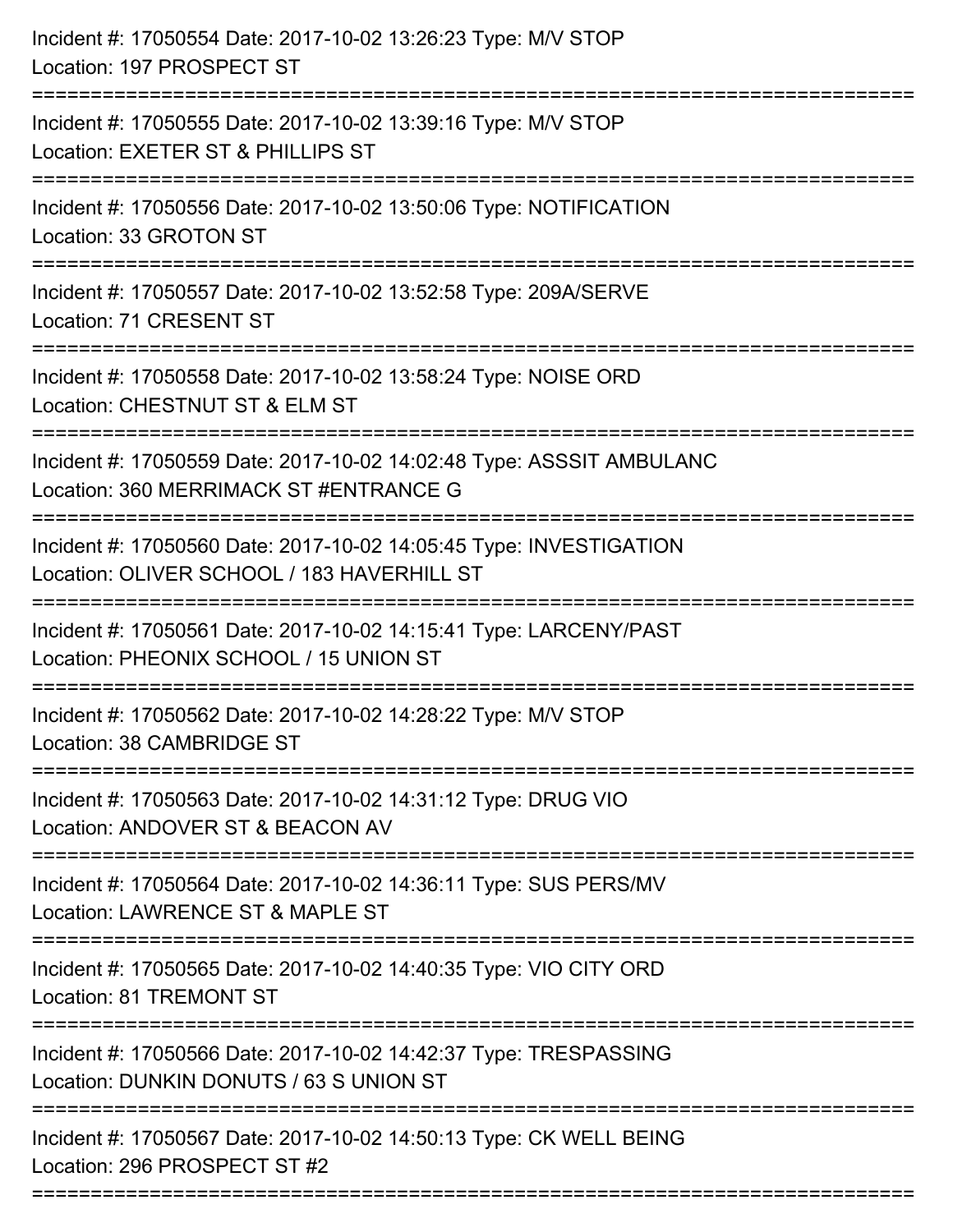Location: 99 MARBLE AV

| Incident #: 17050569 Date: 2017-10-02 15:05:33 Type: MEDIC SUPPORT<br>Location: 193 MAPLE ST #7C                |
|-----------------------------------------------------------------------------------------------------------------|
| Incident #: 17050570 Date: 2017-10-02 15:06:47 Type: DRUG VIO<br>Location: ANDOVER ST & TEWKSBURY ST            |
| Incident #: 17050571 Date: 2017-10-02 15:10:27 Type: NOTIFICATION<br>Location: 48 HAWLEY ST                     |
| Incident #: 17050572 Date: 2017-10-02 15:14:34 Type: B&E/PAST<br>Location: 805 ESSEX ST #2                      |
| Incident #: 17050573 Date: 2017-10-02 15:20:38 Type: DISTURBANCE<br><b>Location: SHAWSHEEN RD</b>               |
| Incident #: 17050575 Date: 2017-10-02 15:30:18 Type: MAL DAMAGE<br>Location: 30 SARATOGA ST                     |
| Incident #: 17050574 Date: 2017-10-02 15:41:54 Type: SUICIDE ATTEMPT<br>Location: 80 WARREN ST FL 1ST           |
| Incident #: 17050576 Date: 2017-10-02 16:02:14 Type: 209A/VIOLATION<br>Location: 110 THOREAU WAY                |
| :===============<br>Incident #: 17050577 Date: 2017-10-02 16:07:14 Type: STOLEN PROP<br>Location: 414 COMMON ST |
| Incident #: 17050578 Date: 2017-10-02 16:31:10 Type: AUTO ACC/NO PI<br>Location: 156 WALNUT ST                  |
| Incident #: 17050579 Date: 2017-10-02 16:32:27 Type: THREATS<br>Location: 53 DRACUT ST FL 2                     |
| Incident #: 17050581 Date: 2017-10-02 16:33:27 Type: MISSING PERS<br>Location: 70 N PARISH RD                   |
| Incident #: 17050580 Date: 2017-10-02 16:33:42 Type: SUS PERS/MV<br>Location: TRAIN STATION / 211 MERRIMACK ST  |
|                                                                                                                 |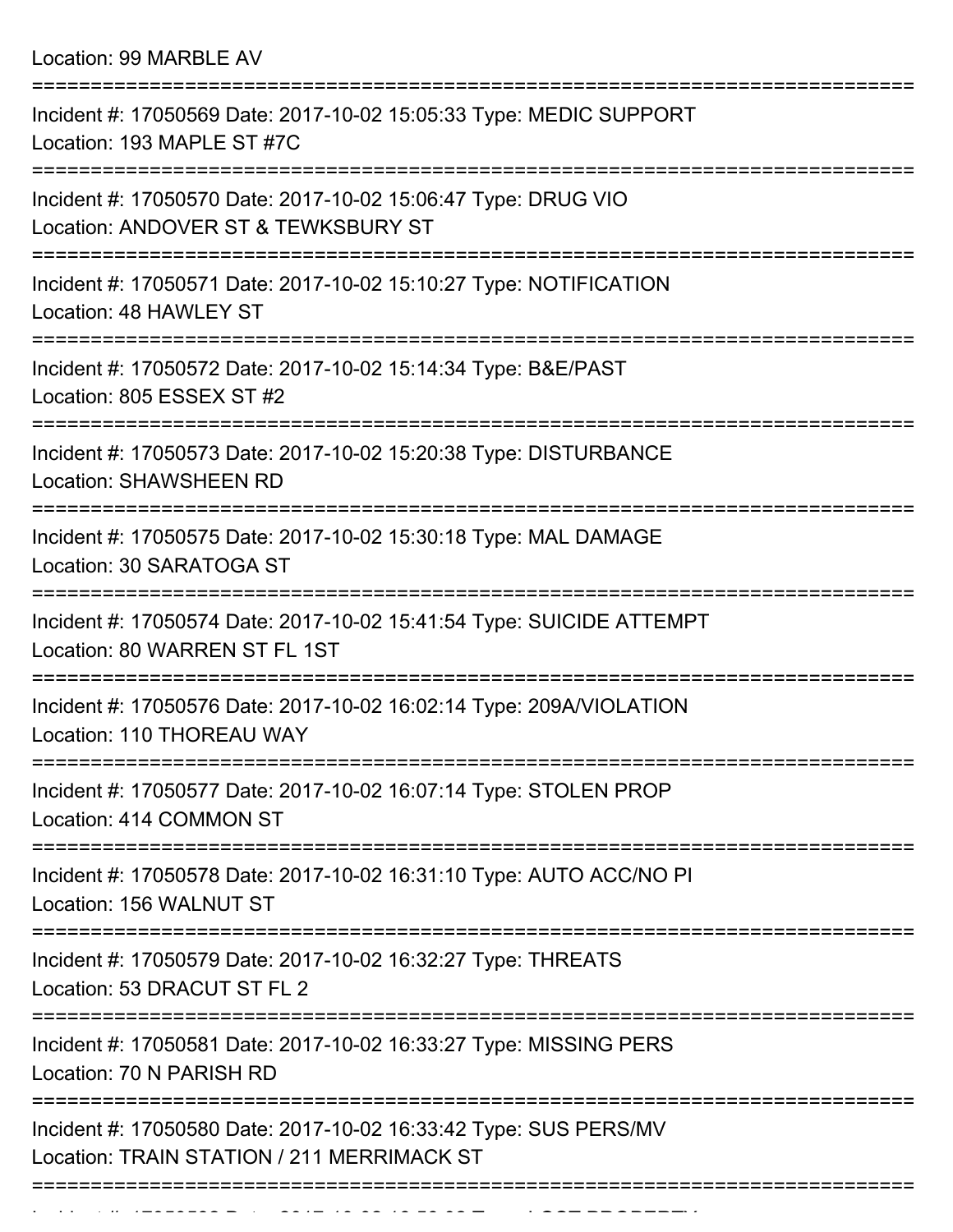| Location: SOUTH LAWRENCE EAST SCHOOL / 165 CRAWFORD ST                                               |
|------------------------------------------------------------------------------------------------------|
| Incident #: 17050583 Date: 2017-10-02 16:57:23 Type: 911 HANG UP<br>Location: 71 NEWBURY ST          |
| Incident #: 17050584 Date: 2017-10-02 17:21:00 Type: UNWANTEDGUEST<br><b>Location: 54 NEWBURY ST</b> |
| Incident #: 17050585 Date: 2017-10-02 17:22:44 Type: STOL/MV/PAS<br>Location: MASON ST & WATER ST    |
| Incident #: 17050587 Date: 2017-10-02 17:26:48 Type: LIC PLATE STO<br>Location: 360 MERRIMACK ST     |
| Incident #: 17050586 Date: 2017-10-02 17:28:26 Type: VIO 209A<br>Location: 110 THOREAU WAY #81-11    |
| Incident #: 17050588 Date: 2017-10-02 17:35:06 Type: DISTURBANCE<br>Location: 46 TEXAS AV            |
| Incident #: 17050589 Date: 2017-10-02 17:44:07 Type: KEEP PEACE<br>Location: 8 PORTLAND ST           |
| Incident #: 17050591 Date: 2017-10-02 17:53:46 Type: GENERAL SERV<br>Location: 80 BENNINGTON ST      |
| Incident #: 17050590 Date: 2017-10-02 17:55:38 Type: M/V STOP<br>Location: 365 BROADWAY              |
| Incident #: 17050592 Date: 2017-10-02 17:59:13 Type: M/V STOP<br>Location: BRADFORD ST & BROADWAY    |
| Incident #: 17050593 Date: 2017-10-02 18:07:48 Type: NOTIFICATION<br>Location: 184 BAILEY ST FL 1    |
| Incident #: 17050594 Date: 2017-10-02 18:14:51 Type: M/V STOP<br>Location: E HAVERHILL ST & ELM ST   |
| Incident #: 17050595 Date: 2017-10-02 18:19:58 Type: M/V STOP<br>Location: GARDEN ST & JACKSON ST    |
|                                                                                                      |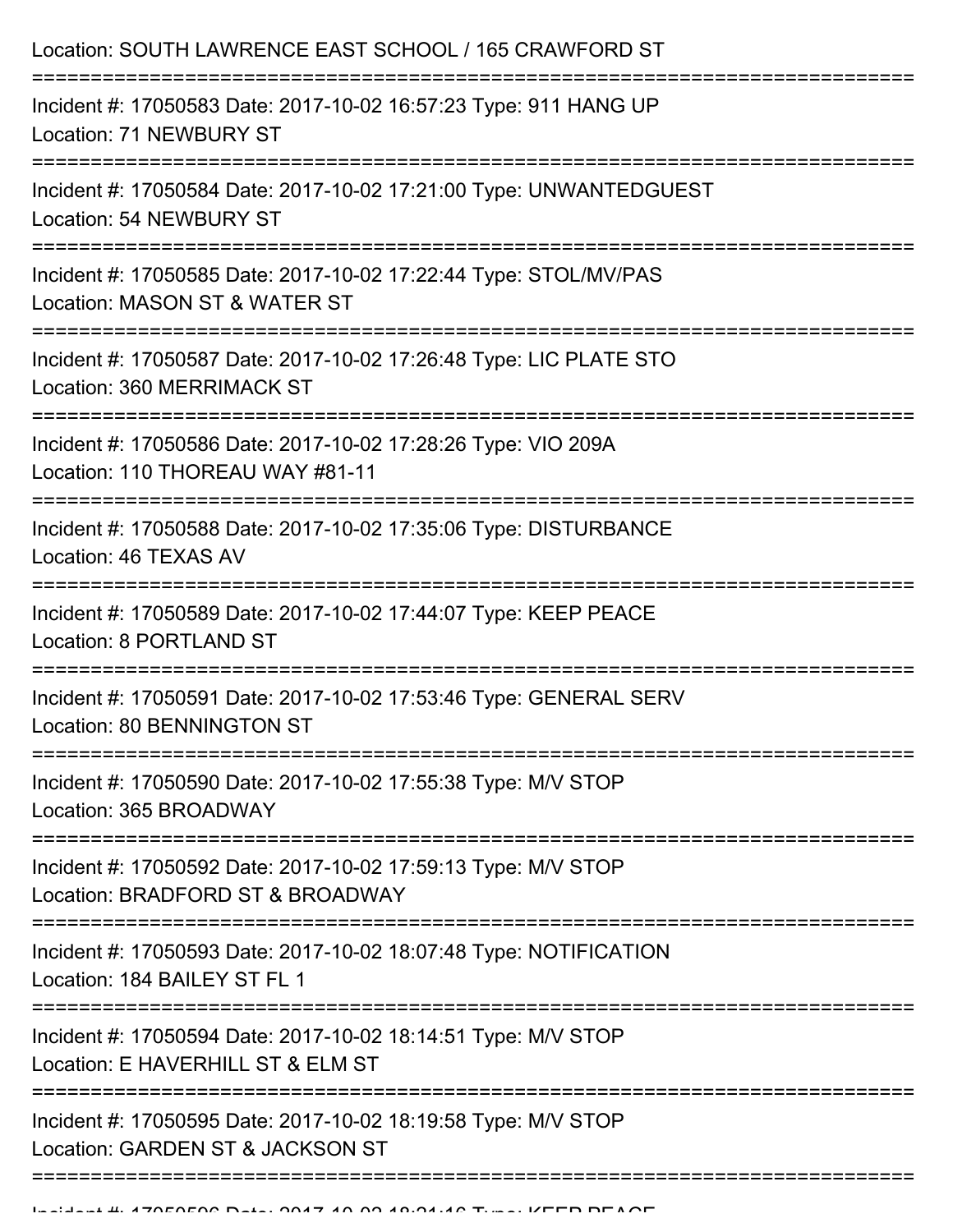Location: 53 DRACUT ST #2 =========================================================================== Incident #: 17050597 Date: 2017-10-02 18:22:38 Type: M/V STOP Location: CANAL ST & MILL ST =========================================================================== Incident #: 17050599 Date: 2017-10-02 18:31:20 Type: A&B PAST Location: FARRAH FUNERAL HOME / 170 LAWRENCE ST =========================================================================== Incident #: 17050598 Date: 2017-10-02 18:31:31 Type: M/V STOP Location: FALLS BRIDGE / null =========================================================================== Incident #: 17050601 Date: 2017-10-02 18:39:16 Type: A&B PAST Location: 6 FERRY ST =========================================================================== Incident #: 17050600 Date: 2017-10-02 18:39:20 Type: NOISE ORD Location: 130 HIGH ST =========================================================================== Incident #: 17050602 Date: 2017-10-02 18:42:57 Type: M/V STOP Location: 700 ESSEX ST =========================================================================== Incident #: 17050603 Date: 2017-10-02 18:50:57 Type: M/V STOP Location: EXCHANGE ST & PARK ST =========================================================================== Incident #: 17050604 Date: 2017-10-02 18:53:46 Type: M/V STOP Location: BROADWAY & LAKE ST =========================================================================== Incident #: 17050605 Date: 2017-10-02 19:01:43 Type: M/V STOP Location: AMESBURY ST & BRADFORD ST =========================================================================== Incident #: 17050606 Date: 2017-10-02 19:24:37 Type: UNWANTEDGUEST Location: 54 NEWBURY ST =========================================================================== Incident #: 17050607 Date: 2017-10-02 19:28:57 Type: GENERAL SERV Location: 220 MERRIMACK ST =========================================================================== Incident #: 17050608 Date: 2017-10-02 19:31:31 Type: B&E/PAST Location: 100 BERNARD AV =========================================================================== Incident #: 17050609 Date: 2017-10-02 19:46:38 Type: FRAUD Location: 144 F HAVERHILL ST ===========================================================================

Incident #: 17050610 Date: 2017-10-02 19:48:07 Type: WARRANT SERVE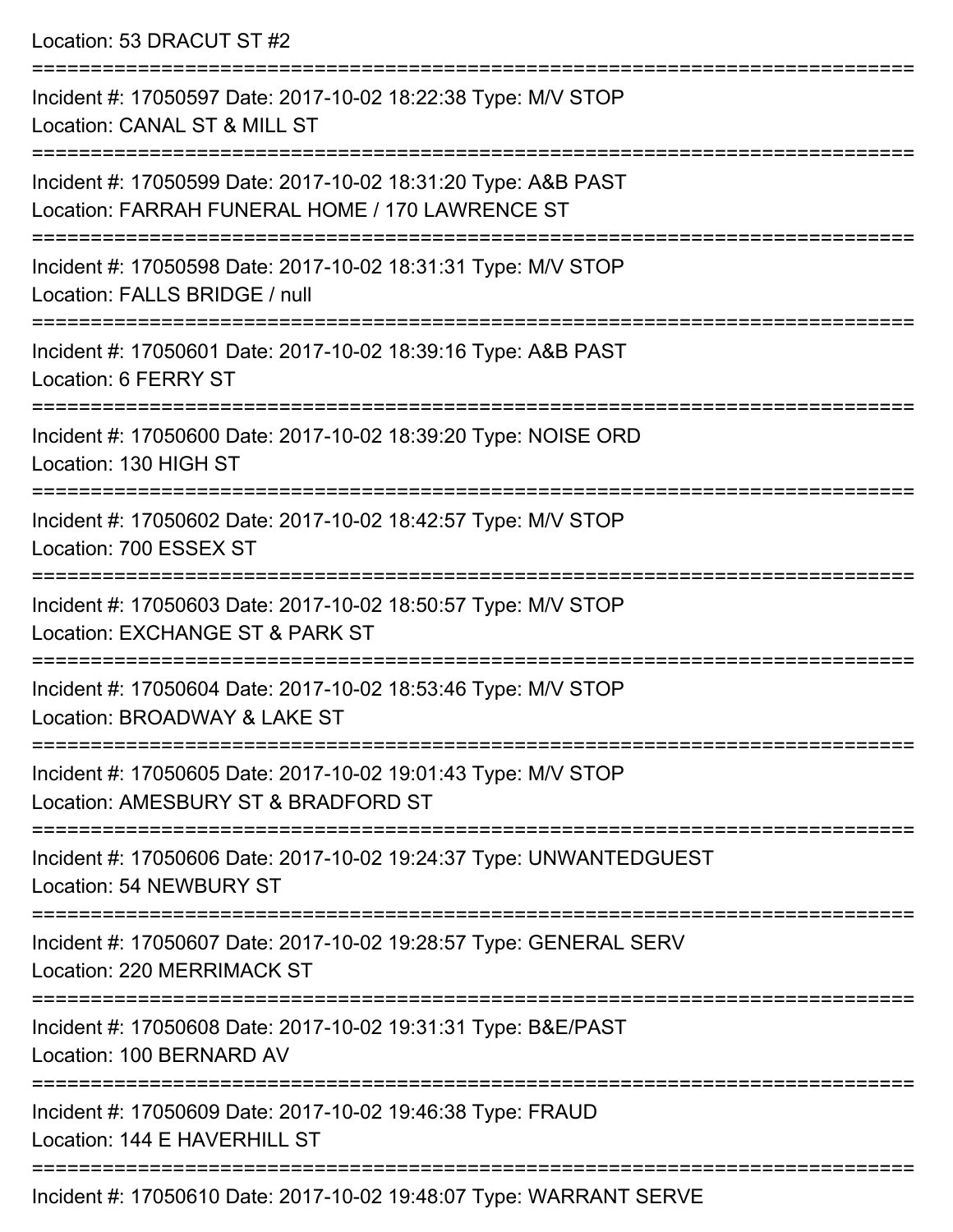| Incident #: 17050611 Date: 2017-10-02 20:02:51 Type: SUS PERS/MV<br>Location: 29 STATE ST                      |
|----------------------------------------------------------------------------------------------------------------|
| Incident #: 17050612 Date: 2017-10-02 20:09:38 Type: UNWANTEDGUEST<br>Location: 91 COMMON ST                   |
| Incident #: 17050614 Date: 2017-10-02 20:10:20 Type: MEDIC SUPPORT<br>Location: MCDONALDS / 50 BROADWAY        |
| Incident #: 17050613 Date: 2017-10-02 20:10:50 Type: MV/BLOCKING<br>Location: 16 PLEASANT TER                  |
| Incident #: 17050615 Date: 2017-10-02 20:19:32 Type: DOMESTIC/PROG<br>Location: 200 PARKER ST #13 FL 3         |
| Incident #: 17050616 Date: 2017-10-02 20:30:46 Type: MAN DOWN<br>Location: DUNKIN DONUTS / 99 WINTHROP AV      |
| Incident #: 17050617 Date: 2017-10-02 21:06:17 Type: EXTRA SURVEIL<br>Location: SEVEN ELEVEN / 370 BROADWAY    |
| Incident #: 17050618 Date: 2017-10-02 21:14:09 Type: M/V STOP<br>Location: TREMONT ST & WEST ST                |
| Incident #: 17050619 Date: 2017-10-02 21:18:46 Type: M/V STOP<br>Location: ALDEN CT & WEST ST                  |
| Incident #: 17050620 Date: 2017-10-02 21:20:19 Type: M/V STOP<br>Location: FOSTER ST & SALEM ST                |
| Incident #: 17050621 Date: 2017-10-02 21:33:06 Type: MEDIC SUPPORT<br>Location: 2 MUSEUM SQ #111 FL 1          |
| Incident #: 17050622 Date: 2017-10-02 21:53:19 Type: ALARM/BURG<br>Location: VITAMIN SHOP / 435 WINTHROP AV #A |
| Incident #: 17050623 Date: 2017-10-02 22:06:33 Type: SUS PERS/MV<br>Location: 206 LAWRENCE ST                  |
| Incident #: 17050624 Date: 2017-10-02 22:12:09 Type: LOST PROPERTY                                             |